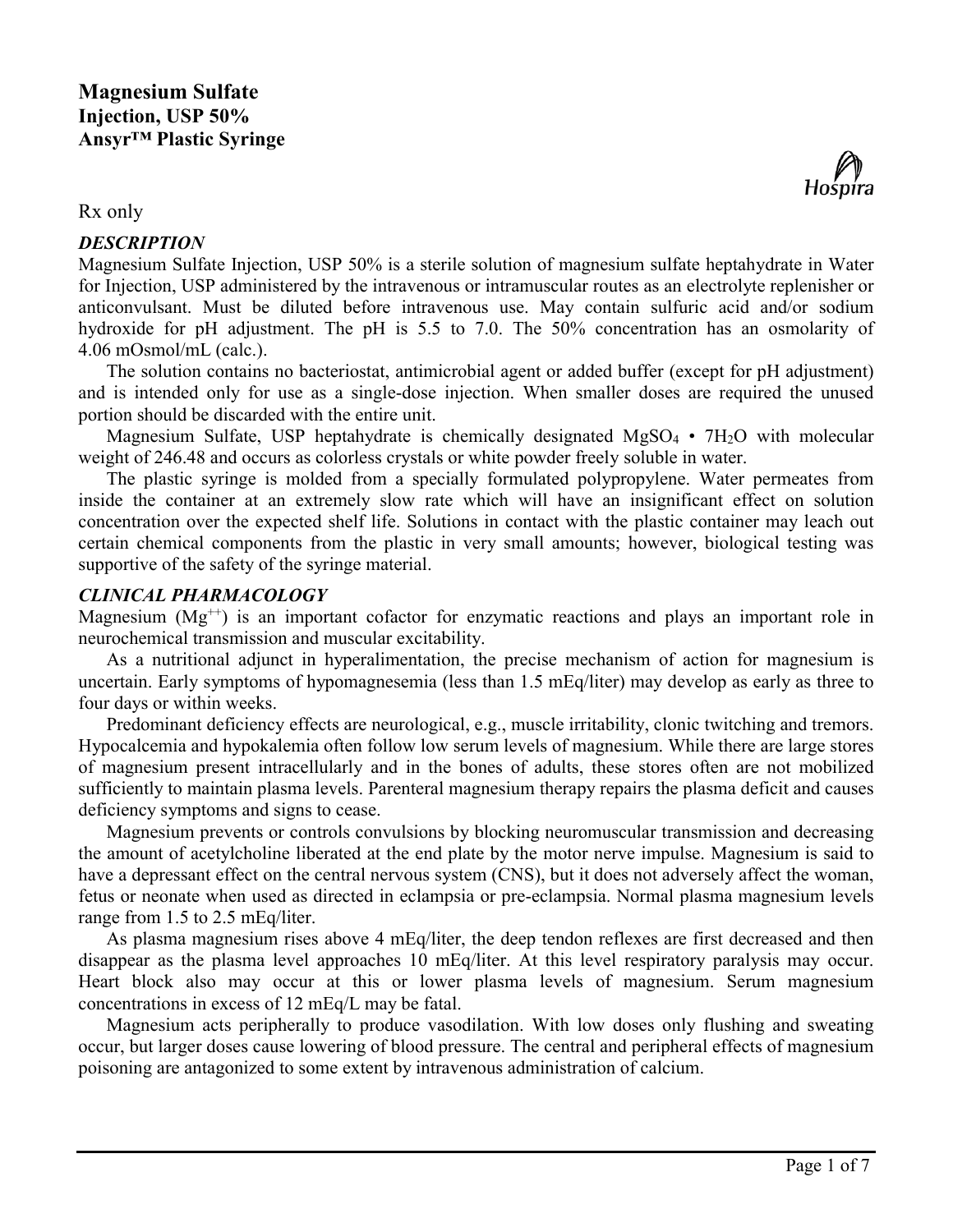#### *Pharmacokinetics*

With intravenous administration the onset of anticonvulsant action is immediate and lasts about 30 minutes. Following intramuscular administration the onset of action occurs in about one hour and persists for three to four hours. Effective anticonvulsant serum levels range from 2.5 to 7.5 mEq/liter. Magnesium is excreted solely by the kidneys at a rate proportional to the plasma concentration and glomerular filtration.

### *INDICATIONS AND USAGE*

Magnesium Sulfate Injection, USP is suitable for replacement therapy in magnesium deficiency, especially in acute hypomagnesemia accompanied by signs of tetany similar to those observed in hypocalcemia. In such cases, the serum magnesium  $(Mg^{++})$  level is usually below the lower limit of normal (1.5 to 2.5 mEq/liter) and the serum calcium  $(Ca^{++})$  level is normal (4.3 to 5.3 mEq/liter) or elevated.

In total parenteral nutrition (TPN), magnesium sulfate may be added to the nutrient admixture to correct or prevent hypomagnesemia which can arise during the course of therapy.

Magnesium Sulfate Injection, USP is also indicated for the prevention and control of seizures (convulsions) in pre-eclampsia and eclampsia, respectively.

### *CONTRAINDICATIONS*

Parenteral administration of the drug is contraindicated in patients with heart block or myocardial damage.

### *WARNINGS*

FETAL HARM: Continuous administration of magnesium sulfate beyond 5 to 7 days to pregnant women can lead to hypocalcemia and bone abnormalities in the developing fetus. These bone abnormalities include skeletal demineralization and osteopenia. In addition, cases of neonatal fracture have been reported. The shortest duration of treatment that can lead to fetal harm is not known. Magnesium sulfate should be used during pregnancy only if clearly needed. If magnesium sulfate is given for treatment of preterm labor, the woman should be informed that the efficacy and safety of such use have not been established and that use of magnesium sulfate beyond 5 to 7 days may cause fetal abnormalities.

**ALUMINUM TOXICITY:** This product contains aluminum that may be toxic. Aluminum may reach toxic levels with prolonged parenteral administration if kidney function is impaired. Premature neonates are particularly at risk because their kidneys are immature, and they require large amounts of calcium and phosphate solutions, which contain aluminum.

Research indicates that patients with impaired kidney function, including premature neonates, who receive parenteral levels of aluminum at greater than 4 to 5 mcg/kg/day accumulate aluminum at levels associated with central nervous system and bone toxicity. Tissue loading may occur at even lower rates of administration.

Parenteral use in the presence of renal insufficiency may lead to magnesium intoxication. Intravenous use in the eclampsia should be reserved for immediate control of life-threatening convulsions.

## *PRECAUTIONS*

#### *General*

Administer with caution if flushing and sweating occurs. When barbiturates, narcotics or other hypnotics (or systemic anesthetics) are to be given in conjunction with magnesium, their dosage should be adjusted with caution because of additive CNS depressant effects of magnesium.

Because magnesium is removed from the body solely by the kidneys, the drug should be used with caution in patients with renal impairment. Urine output should be maintained at a level of 100 mL or more during the four hours preceding each dose. Monitoring serum magnesium levels and the patient's clinical status is essential to avoid the consequences of overdosage in toxemia. Clinical indications of a safe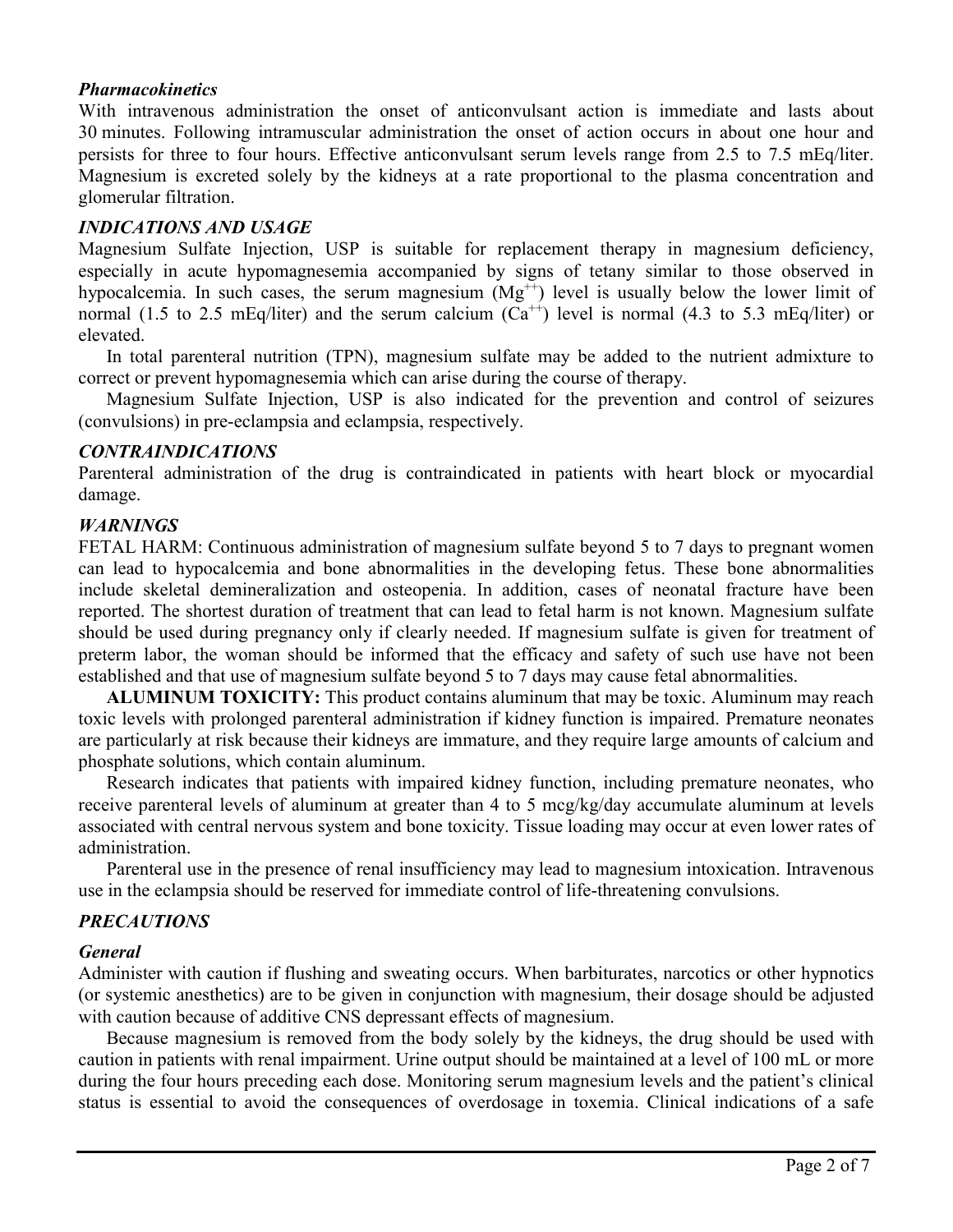dosage regimen include the presence of the patellar reflex (knee jerk) and absence of respiratory depression (approximately 16 breaths or more/minute). When repeated doses of the drug are given parenterally, knee jerk reflexes should be tested before each dose and if they are absent, no additional magnesium should be given until they return. Serum magnesium levels usually sufficient to control convulsions range from 3 to 6 mg/100 mL (2.5 to 5 mEq/liter). The strength of the deep tendon reflexes begins to diminish when magnesium levels exceed 4 mEq/liter. Reflexes may be absent at 10 mEq magnesium/liter, where respiratory paralysis is a potential hazard. An injectable calcium salt should be immediately available to counteract the potential hazards of magnesium intoxication in eclampsia.

50% Magnesium Sulfate Injection, USP must be diluted to a concentration of 20% or less prior to intravenous infusion. Rate of administration should be slow and cautious, to avoid producing hypermagnesemia. The 50% solution also should be diluted to 20% or less for intramuscular injection in infants and children.

### *Laboratory Tests*

Magnesium sulfate injection should not be given unless hypomagnesemia has been confirmed and the serum concentration of magnesium is monitored. The normal serum level is 1.5 to 2.5 mEq/L.

#### *Drug Interactions*

*CNS Depressants* — When barbiturates, narcotics or other hypnotics (or systemic anesthetics), or other CNS depressants are to be given in conjunction with magnesium, their dosage should be adjusted with caution because of additive CNS depressant effects of magnesium. CNS depression and peripheral transmission defects produced by magnesium may be antagonized by calcium.

*Neuromuscular Blocking Agents* — Excessive neuromuscular block has occurred in patients receiving parenteral magnesium sulfate and a neuromuscular blocking agent; these drugs should be administered concomitantly with caution.

*Cardiac Glycosides* — Magnesium sulfate should be administered with extreme caution in digitalized patients, because serious changes in cardiac conduction which can result in heart block may occur if administration of calcium is required to treat magnesium toxicity.

## *Pregnancy* (See *WARNINGS* and *PRECAUTIONS*)

#### *Teratogenic Effects*

Magnesium sulfate can cause fetal abnormalities when administered beyond 5 to 7 days to pregnant women. There are retrospective epidemiological studies and case reports documenting fetal abnormalities such as hypocalcemia, skeletal demineralization, osteopenia and other skeletal abnormalities with continuous maternal administration of magnesium sulfate for more than 5 to 7 days.<sup>1-10</sup> Magnesium sulfate injection should be used during pregnancy only if clearly needed. If this drug is used during pregnancy, the woman should be apprised of the potential harm to the fetus.

## *Nonteratogenic Effects*

When administered by continuous intravenous infusion (especially for more than 24 hours preceding delivery) to control convulsions in a toxemic woman, the newborn may show signs of magnesium toxicity, including neuromuscular or respiratory depression (See *OVERDOSAGE*).

#### *Labor and Delivery*

Continuous administration of magnesium sulfate is an unapproved treatment for preterm labor. The safety and efficacy of such use have not been established. The administration of magnesium sulfate outside of its approved indication in pregnant women should be by trained obstetrical personnel in a hospital setting with appropriate obstetrical care facilities.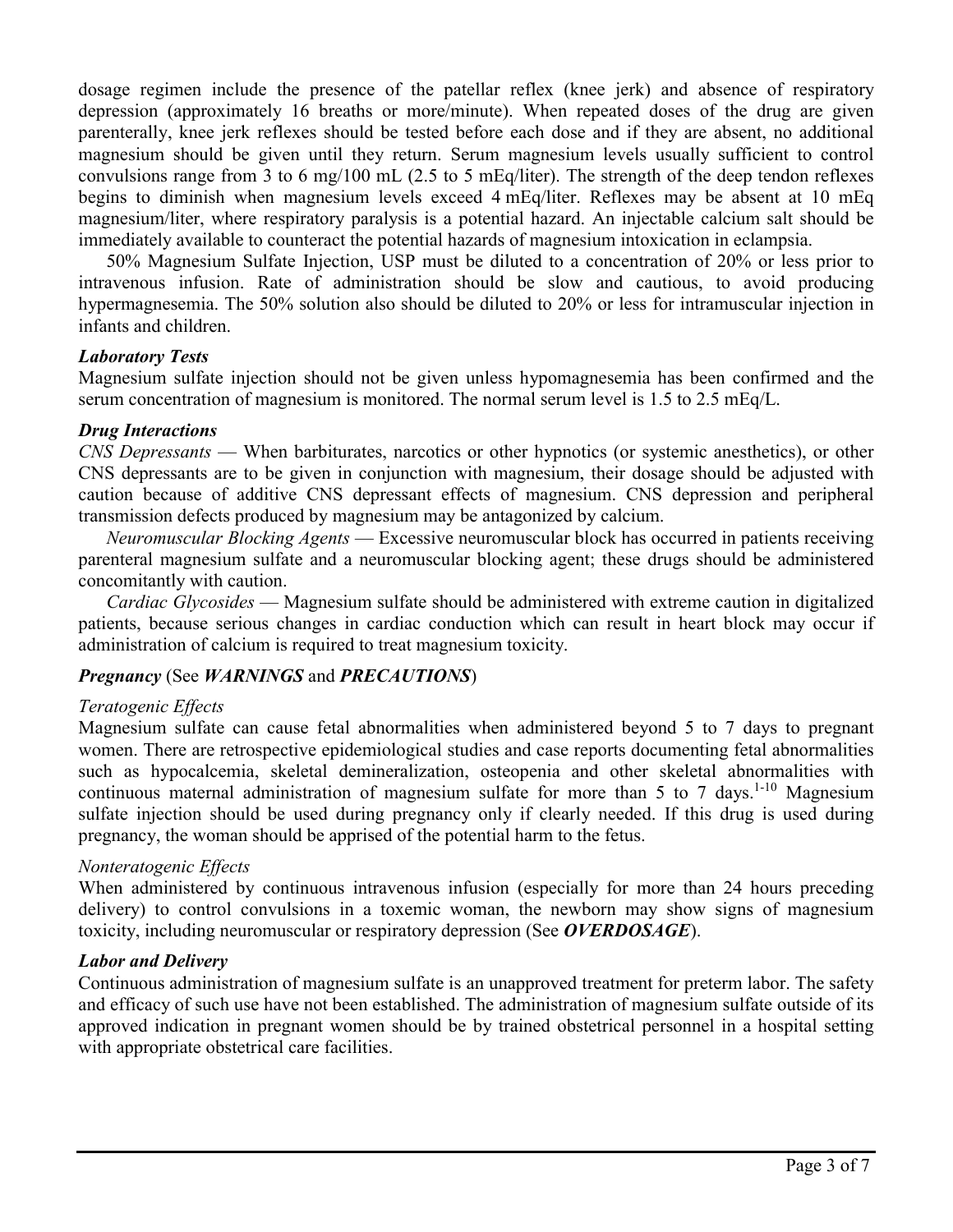### *Nursing Mothers*

Since magnesium is distributed into milk during parenteral magnesium sulfate administration, the drug should be used with caution in nursing women.

### *Geriatrics*

Geriatric patients often require reduced dosage because of impaired renal function. In patients with severe impairment, dosage should not exceed 20 grams in 48 hours. Serum magnesium should be monitored in such patients.

#### *ADVERSE REACTIONS*

The adverse effects of parenterally administered magnesium usually are the result of magnesium intoxication. These include flushing, sweating, hypotension, depressed reflexes, flaccid paralysis, hypothermia, circulatory collapse, cardiac and central nervous system depression proceeding to respiratory paralysis. Hypocalcemia with signs of tetany secondary to magnesium sulfate therapy for eclampsia has been reported.

### *OVERDOSAGE*

Magnesium intoxication is manifested by a sharp drop in blood pressure and respiratory paralysis. Disappearance of the patellar reflex is a useful clinical sign to detect the onset of magnesium intoxication. In the event of overdosage, artificial ventilation must be provided until a calcium salt can be injected intravenously to antagonize the effects of magnesium.

### *For Treatment of Overdose*

Artificial respiration is often required. Intravenous calcium, 10 to 20 mL of a 5% solution (diluted if desirable with isotonic sodium chloride for injection) is used to counteract effects of hypermagnesemia. Subcutaneous physostigmine, 0.5 to 1 mg may be helpful.

Hypermagnesemia in the newborn may require resuscitation and assisted ventilation via endotracheal intubation or intermittent positive pressure ventilation as well as intravenous calcium.

#### *DOSAGE AND ADMINISTRATION*

Dosage of magnesium sulfate must be carefully adjusted according to individual requirements and response, and administration of the drug should be discontinued as soon as the desired effect is obtained.

Both intravenous and intramuscular administration are appropriate. Intramuscular administration of the undiluted 50% solution results in therapeutic plasma levels in 60 minutes, whereas intravenous doses will provide a therapeutic level almost immediately. The rate of intravenous injection should generally not exceed 150 mg/minute (1.5 mL of a 10% concentration or its equivalent), except in severe eclampsia with seizures (see below). Continuous maternal administration of magnesium sulfate in pregnancy beyond 5 to 7 days can cause fetal abnormalities.

Solutions for intravenous infusion must be diluted to a concentration of 20% or less prior to administration. The diluents commonly used are 5% Dextrose Injection, USP and 0.9% Sodium Chloride Injection, USP. Deep intramuscular injection of the undiluted (50%) solution is appropriate for adults, but the solution should be diluted to a 20% or less concentration prior to such injection in children.

#### *In Magnesium Deficiency*

In the treatment of mild magnesium deficiency, the usual adult dose is 1 gram, equivalent to 8.12 mEq of magnesium (2 mL of the 50% solution) injected intramuscularly every six hours for four doses (equivalent to a total of 32.5 mEq of magnesium per 24 hours). For severe hypomagnesemia, as much as 250 mg (approximately 2 mEq) per kg of body weight (0.5 mL of the 50% solution) may be given intramuscularly within a period of four hours if necessary. Alternatively, 5 grams, (approximately 40 mEq) can be added to one liter of 5% Dextrose Injection, USP or 0.9% Sodium Chloride Injection,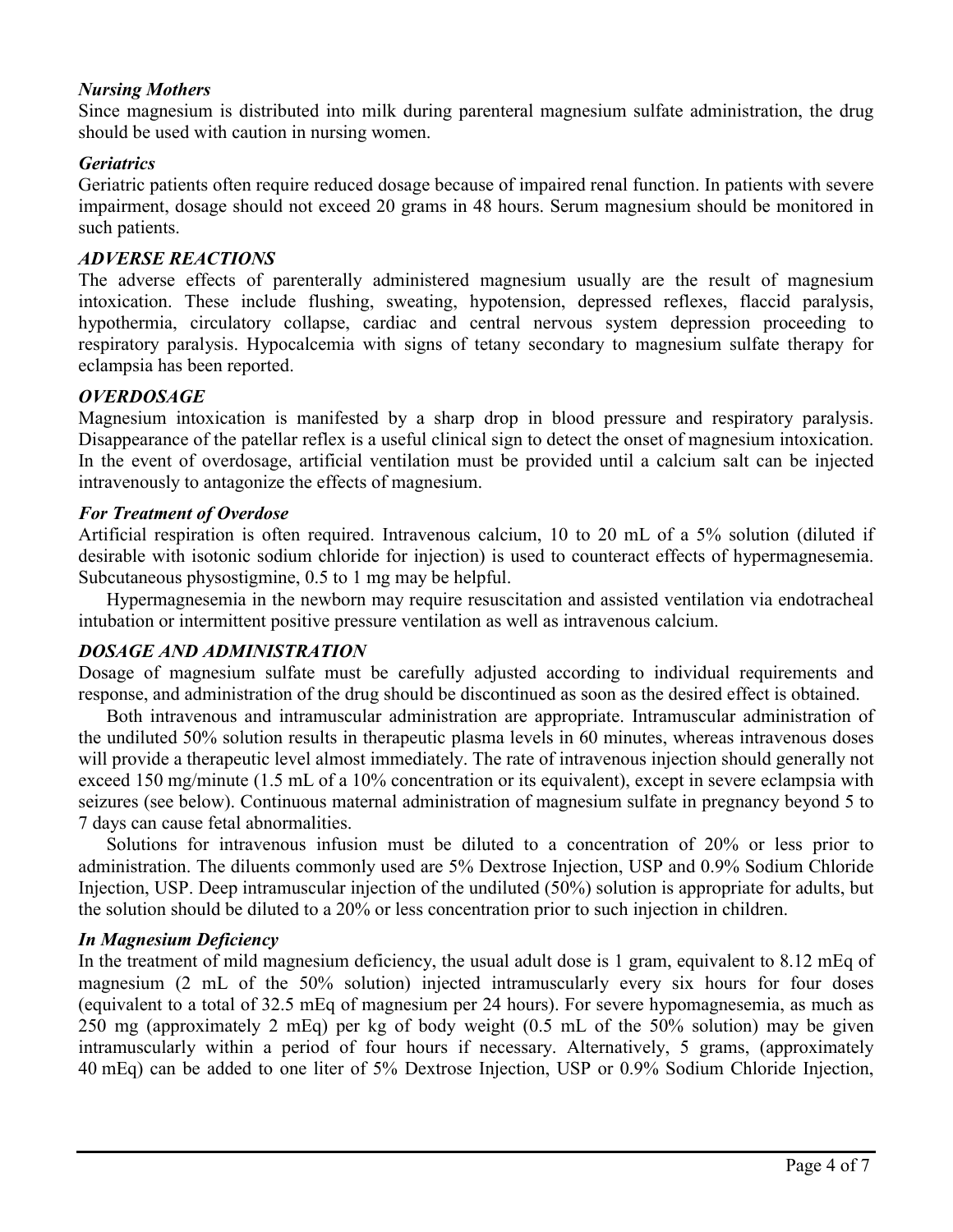USP for slow intravenous infusion over a three-hour period. In the treatment of deficiency states, caution must be observed to prevent exceeding the renal excretory capacity.

# *In Hyperalimentation*

In TPN, maintenance requirements for magnesium are not precisely known. The maintenance dose used in adults ranges from 8 to 24 mEq (1 gram to 3 grams) daily; for infants, the range is 2 to 10 mEq (0.25 gram to 1.25 grams) daily.

### *In Pre-eclampsia or Eclampsia*

In severe pre-eclampsia or eclampsia, the total initial dose is 10 grams to 14 grams of magnesium sulfate. Intravenously, a dose of 4 grams to 5 grams in 250 mL of 5% Dextrose Injection, USP or 0.9% Sodium Chloride Injection, USP may be infused. Simultaneously, intramuscular doses of up to 10 grams (5 grams or 10 mL of the undiluted 50% solution in each buttock) are given. Alternatively, the initial intravenous dose of 4 grams may be given by diluting the 50% solution to a 10 or 20% concentration; the diluted fluid (40 mL of a 10% solution or 20 mL of a 20% solution) may then be injected intravenously over a period of three to four minutes. Subsequently, 4 grams to 5 grams (8 to 10 mL of the 50% solution) are injected intramuscularly into alternate buttocks every four hours as needed, depending on the continuing presence of the patellar reflex and adequate respiratory function. Alternatively, after the initial intravenous dose, some clinicians administer 1 gram to 2 grams/hour by constant intravenous infusion. Therapy should continue until paroxysms cease. A serum magnesium level of 6 mg/100 mL is considered optimal for control of seizures. A total daily (24 hr) dose of 30 grams to 40 grams should not be exceeded. In the presence of severe renal insufficiency, the maximum dosage of magnesium sulfate is 20 grams/48 hours and frequent serum magnesium concentrations must be obtained. Continuous use of magnesium sulfate in pregnancy beyond 5 to 7 days can cause fetal abnormalities.

## *Other Uses*

In counteracting the muscle-stimulating effects of barium poisoning, the usual dose of magnesium sulfate is 1 gram to 2 grams given intravenously.

For controlling seizures associated with epilepsy, glomerulonephritis or hypothyroidism, the usual adult dose is 1 gram administered intramuscularly or intravenously.

In paroxysmal atrial tachycardia, magnesium should be used only if simpler measures have failed and there is no evidence of myocardial damage. The usual dose is 3 grams to 4 grams (30 to 40 mL of a 10% solution) administered intravenously over 30 seconds *with extreme caution*.

For reduction of cerebral edema, 2.5 grams (25 mL of a 10% solution) is given intravenously.

## *Incompatibilities*

Magnesium sulfate in solution may result in a precipitate formation when mixed with solutions containing:

| Alcohol (in high      | <b>Heavy Metals</b>    |  |  |
|-----------------------|------------------------|--|--|
| concentrations)       | Hydrocortisone sodium  |  |  |
| Alkali carbonates and | succinate              |  |  |
| bicarbonates          | Phosphates             |  |  |
| Alkali hydroxides     | Polymixin B sulfate    |  |  |
| Arsenates             | Procaine hydrochloride |  |  |
| Barium                | Salicylates            |  |  |
| Calcium               | Strontium              |  |  |
| Clindamycin phosphate | Tartrates              |  |  |

The potential incompatibility will often be influenced by the changes in the concentration of reactants and the pH of the solutions.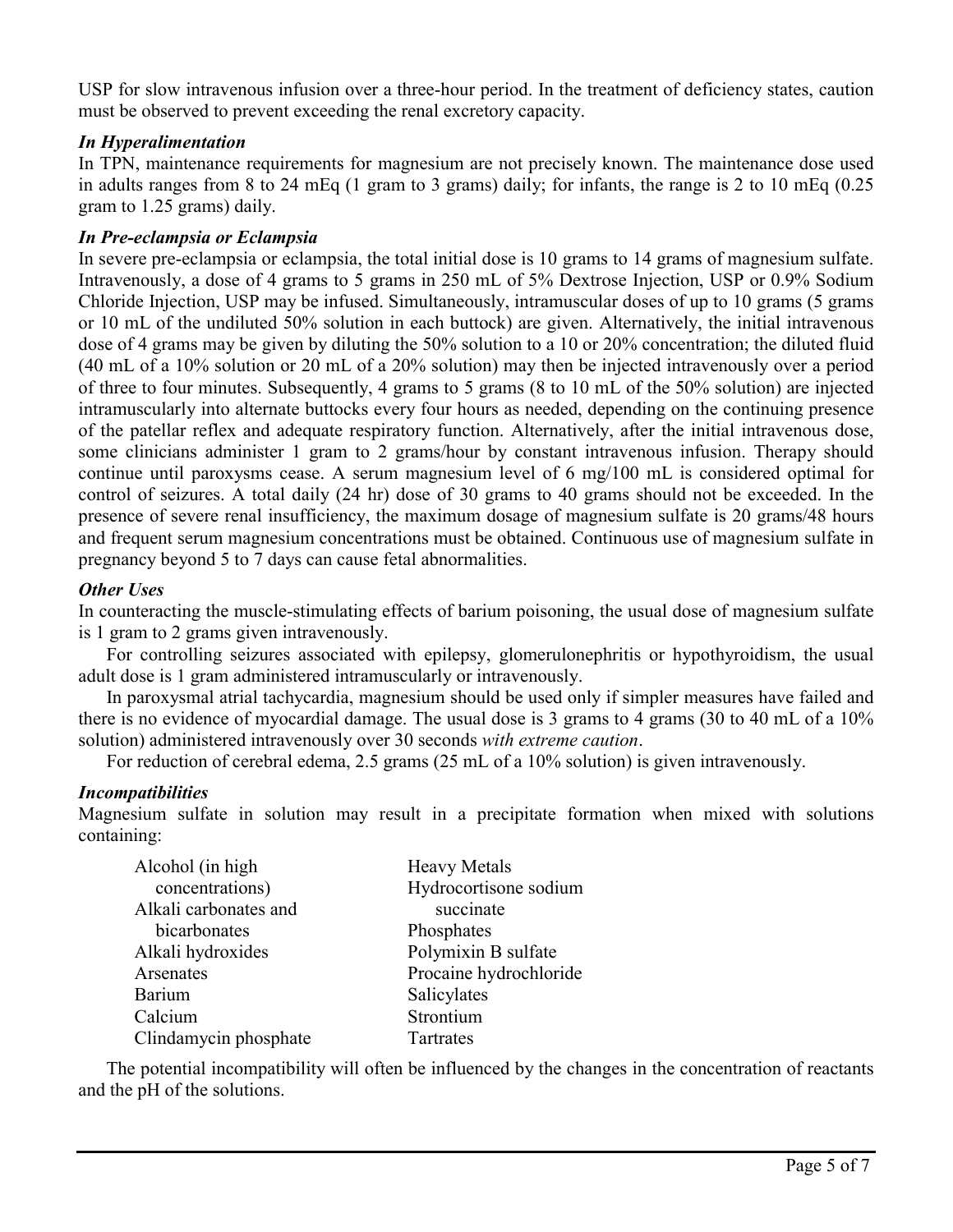It has been reported that magnesium may reduce the antibiotic activity of streptomycin, tetracycline and tobramycin when given together.

Parenteral drug products should be inspected visually for particulate matter and discoloration prior to administration, whenever solution and container permit.

# *HOW SUPPLIED*

Magnesium Sulfate Injection, USP is supplied in single-dose containers as follows:

|              |                        | Total                       |                      | mEq          |
|--------------|------------------------|-----------------------------|----------------------|--------------|
| NDC No.      | <b>Container</b>       | Amount                      | <b>Concentration</b> | $Mg^{++}/mL$ |
| 0409-1754-10 | Ansyr <sup>TM</sup>    | $5 \text{ g}/10 \text{ mL}$ | 50%                  | 4 mEq/mL     |
|              | <b>Plastic Syringe</b> |                             |                      |              |

Do not administer unless solution is clear and container is undamaged. Discard unused portion.

Store at 20°C to 25°C (68°F to 77°F); excursions permitted between 15°C and 30°C (59°F and 86°F). [See USP Controlled Room Temperature.]

# *REFERENCES*

- 1. Yokoyama K, Takahashi N, Yada Y. Prolonged maternal magnesium administration and bone metabolism in neonates. *Early Hum Dev*. 2010;86(3):187-91. Epub 2010 Mar 12.
- 2. Wedig KE, Kogan J, Schorry EK et al. Skeletal demineralization and fractures caused by fetal magnesium toxicity. *J. Perinatol*. 2006; 26(6):371-4.
- 3. Nassar AH, Sakhel K, Maarouf H, et al. Adverse maternal and neonatal outcome of prolonged course of magnesium sulfate tocolysis. *Acta Obstet Gynecol Scan*. 2006;85(9):1099-103.
- 4. Malaeb SN, Rassi A, Haddad MC. Bone mineralization in newborns whose mothers received magnesium sulphate for tocolysis of premature labor. *Pediatr Radiol*. 2004;34(5):384-6. Epub 2004 Feb 18.
- 5. Matsuda Y, Maeda Y, Ito M, et al. Effect of magnesium sulfate treatment on neonatal bone abnormalities. *Gynecol Obstet Invest*. 1997;44(2):82-8.
- 6. Schanler RJ, Smith LG, Burns PA. Effects of long-term maternal intravenous magnesium sulfate therapy on neonatal calcium metabolism and bone mineral content. *Gynecol Obstet Invest*. 1997;43(4):236-41.
- 7. Santi MD, Henry GW, Douglas GL. Magnesium sulfate treatment of preterm labor as a cause of abnormal neonatal bone mineralization. *J Pediatr Orthrop*. 1994;14(2):249-53.
- 8. Holcomb WL, Shackelford GD, Petrie RH. Magnesium tocolysis and neonatal bone abnormalities; a controlled study. *Obstet Gynecol*. 1991; 78(4):611-4.
- 9. Cumming WA, Thomas VJ. Hypermagnesemia: a cause of abnormal metaphyses in the neonate. *Am J Roentgenol*. 1989; 152(5):1071-2.
- 10. Lamm CL, Norton KL, Murphy RJ. Congenital rickets associated with magnesium sulfate infusion for tocolysis. *J Pediatr*. 1988; 113(6):1078-82.
- 11. McGuinness GA, Weinstein MM, Cruikshank DP, et al. Effects of magnesium sulfate treatment on perinatal calcium metabolism. II. Neonatal responses. *Obstet Gynecol*. 1980; 56(5): 595-600.
- 12. Riaz M, Porat R, Brodsky NL, et al. The effects of maternal magnesium sulfate treatment on newborns: a prospective controlled study. *J. Perinatol*. 1998;18(6 pt 1):449-54.